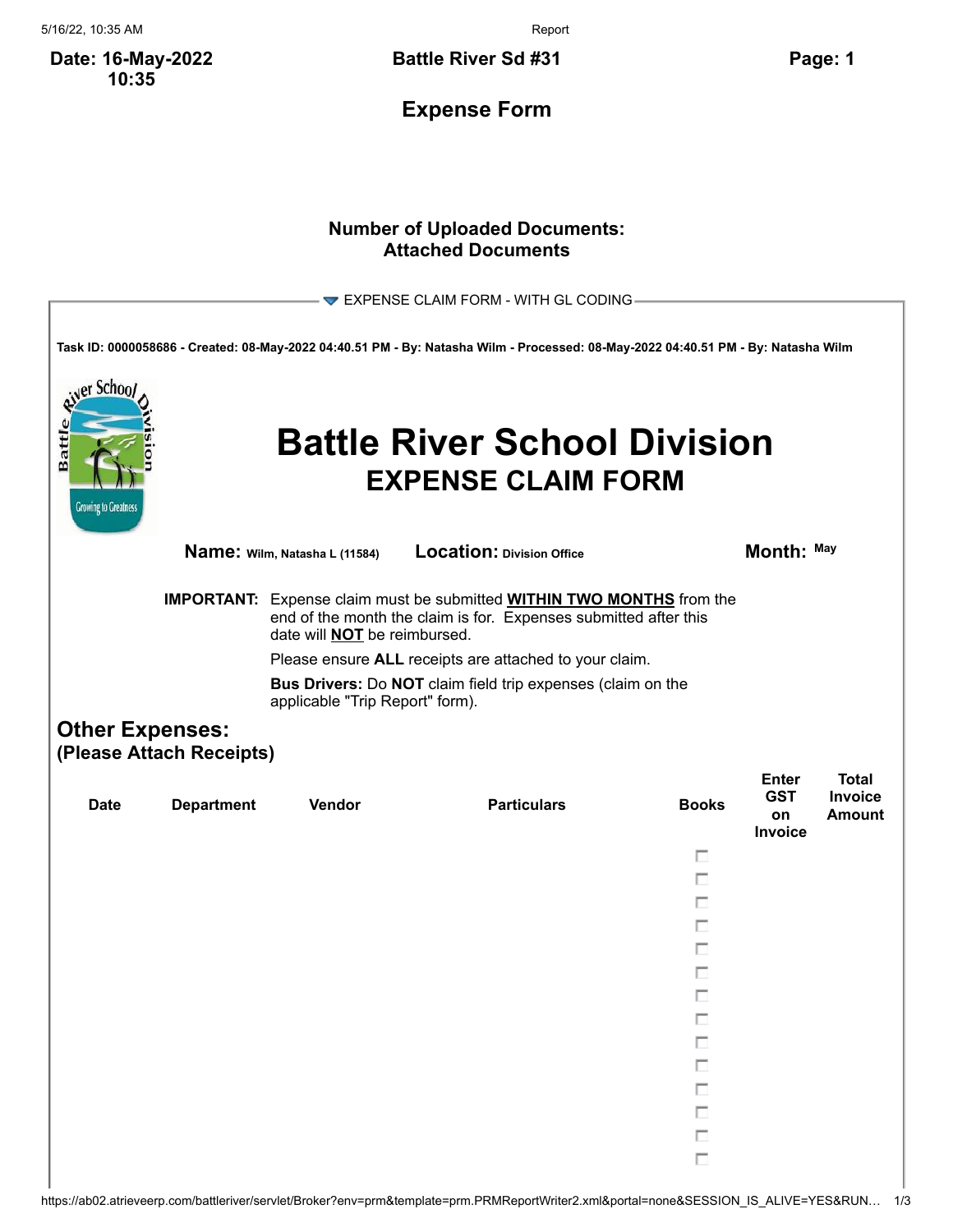г

## **REGULAR BUSINESS EXPENSES**

**Mileage and Meal Information:**

\*Check this box if your mileage claim for the calendar year **exceeds 5,000 KMS**

| <b>Date</b><br>(YYYYMMDD) | <b>Purpose</b>                  | From/To<br><b>Destination</b>                           |   | Km's<br>Round<br><b>Trip</b> | One<br><b>Way</b><br>Only | <b>Total</b><br><b>KMs</b> | <b>Total</b><br><b>Mileage</b><br><b>Expense</b> | <b>Breakfast</b>            | Lunch                     | <b>Dinner</b>               |
|---------------------------|---------------------------------|---------------------------------------------------------|---|------------------------------|---------------------------|----------------------------|--------------------------------------------------|-----------------------------|---------------------------|-----------------------------|
| 02-May-2022               | <b>School Reviews</b>           | <b>Camrose to Tofield</b>                               | Ø | 112                          | П                         | 112.00                     | 64.96                                            | $\Box$ 11.00                | $\Box$ 15.00              | $\boxed{\phantom{0}}$ 23.50 |
| 03-May-2022               | <b>School Reviews</b>           | <b>Camrose to Bashaw</b>                                | Đ | 120                          | П                         | 120.00                     | 69.60                                            | $\Box$ 11.00                | $\Box$ 15.00              | $\Box$ 23.50                |
| 04-May-2022               | <b>JTC - ATLE</b><br>Conference | <b>Camrose to</b><br>Edmonton                           | ø | 200                          | П                         | 200.00                     | 116.00                                           | $\Box$ 11.00                | $\Box$ 15.00              | 23.50                       |
|                           |                                 |                                                         | ø |                              | п                         | 0.00                       | 0.00                                             | п                           | П                         | п                           |
|                           |                                 |                                                         | ø |                              | п                         | 0.00                       | 0.00                                             | П                           | П                         | П                           |
|                           |                                 |                                                         | ø |                              | п                         | 0.00                       | 0.00                                             | П                           | П                         | П                           |
|                           |                                 |                                                         | ø |                              | п                         | 0.00                       | 0.00                                             | П                           | П                         | П                           |
|                           |                                 |                                                         | ø |                              | п                         | 0.00                       | 0.00                                             | п                           | П                         | П                           |
|                           |                                 |                                                         | ø |                              | п                         | 0.00                       | 0.00                                             | П                           | П                         | П                           |
|                           |                                 |                                                         | ø |                              | п                         | 0.00                       | 0.00                                             | П                           | П                         | П                           |
|                           |                                 |                                                         | ø |                              | п                         | 0.00                       | 0.00                                             | П                           | П                         | п                           |
|                           |                                 |                                                         | ø |                              | п                         | 0.00                       | 0.00                                             | п                           | П                         | П                           |
|                           |                                 |                                                         | ø |                              | П                         | 0.00                       | 0.00                                             | П                           | П                         | П                           |
|                           |                                 |                                                         | ø |                              | п                         | 0.00                       | 0.00                                             | П                           | П                         | П                           |
|                           |                                 |                                                         | ø |                              | П                         | 0.00                       | 0.00                                             | П                           | П                         | П                           |
|                           |                                 |                                                         | ø |                              | п                         | 0.00                       | 0.00                                             | П                           | П                         | П                           |
|                           |                                 |                                                         | ø |                              | П                         | 0.00                       | 0.00                                             | П                           | П                         | П                           |
|                           |                                 |                                                         | ø |                              | П                         | 0.00                       | 0.00                                             | П                           | П                         | П                           |
|                           |                                 |                                                         | ø |                              | П                         | 0.00                       | 0.00                                             | П                           | П                         | П                           |
|                           |                                 |                                                         | ø |                              | п                         | 0.00                       | 0.00                                             | П                           | П                         | П                           |
|                           |                                 |                                                         |   |                              | <b>Subtotals</b>          | 432.00                     | 250.56                                           | 0.00                        | 0.00                      | 0.00                        |
| <b>Totals</b>             |                                 |                                                         |   |                              |                           |                            |                                                  |                             |                           |                             |
|                           |                                 | For Office Use Only:                                    |   |                              |                           |                            |                                                  |                             | Total Mileage 250.56      |                             |
|                           |                                 | <b>Total Subsistence</b><br><b>GST Auto Calculation</b> |   | 11.93                        |                           |                            |                                                  |                             | Total Subsistence 0.00    |                             |
|                           |                                 | <b>Total Other Expense</b><br><b>GST</b> Entered        |   | 0.00                         |                           |                            |                                                  |                             | Total Other Expenses 0.00 |                             |
|                           |                                 | <b>Grand Total GST</b>                                  |   | 11.93                        |                           |                            |                                                  |                             | Total Claim 250.56        |                             |
| <b>GL Account Number</b>  |                                 | <b>Taxes Included</b>                                   |   |                              | Amount                    |                            | <b>Tax Code</b>                                  |                             |                           | <b>Tax Amount</b>           |
| 1382400000101             |                                 | ≪                                                       |   |                              | 250.56                    |                            | G                                                |                             |                           | 11.93                       |
|                           |                                 |                                                         |   |                              |                           |                            |                                                  | <b>Total Without Taxes:</b> |                           | 238.63                      |
|                           |                                 |                                                         |   |                              |                           |                            |                                                  | <b>Tax Total:</b>           |                           | 11.93                       |
|                           |                                 |                                                         |   |                              |                           |                            |                                                  | <b>Total With Taxes:</b>    |                           | 250.56                      |
|                           |                                 | <b>Comments:</b>                                        |   |                              |                           |                            |                                                  |                             |                           |                             |
|                           |                                 |                                                         |   |                              |                           |                            |                                                  |                             |                           |                             |